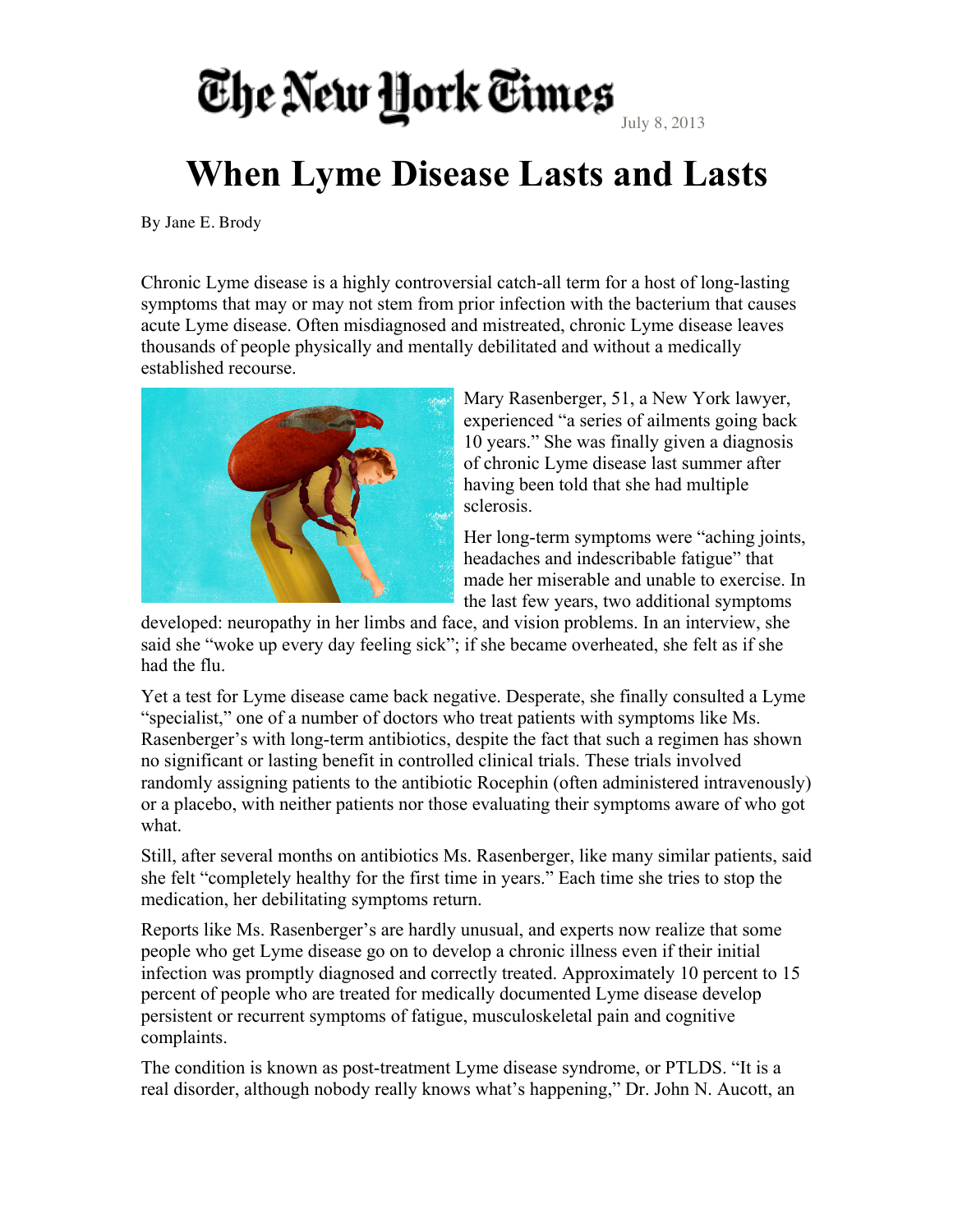## The New York Times

July 8, 2013

infectious disease specialist in Lutherville, Md., said in an interview.

"A lot of patients have been told they're not really sick, just tired or depressed," he added. "But this is not normal fatigue, and it's not caused by depression" — although depression certainly can result from the patient's seriously diminished quality of life.

Antibiotic therapy for PTLDS is based on disputed reports that these patients may harbor hidden reservoirs of the spirochete causing Lyme disease, Borrelia burgdorferi, long after their initial treatment. But researchers who have studied the therapy have found it of little or no benefit, and many say the regimen is fraught with hazards that could be even worse than the illness.

Risks include the development of an antibiotic-resistant infection, intractable diarrhea, kidney or liver damage and, as happened to a 30-year-old woman treated with an antibiotic through a catheter, death from a systemic infection called sepsis.

People with PTLDS are not hypochondriacs seeking attention or sluggards wanting to avoid work or chores, Dr. Aucott said, though they may benefit from psychotherapy that helps them cope better with their symptoms.

"These are high-functioning people — couch potatoes don't get Lyme disease," he said. "They are not crazy, and the doctors who treat them are not evil. These are desperate people trying to get better, and well-intentioned doctors who are trying to help them."

But until the causes of PTLDS are discerned, it will be difficult for researchers to find effective therapies. Among the possible causes of the syndrome are prolonged postinfection fatigue and an autoimmune reaction to the infecting organism, according to a recent book by Dr. Adriana Marques of the National Institute of Allergy and Infectious Diseases.

As for why some people with PTLDS seem to benefit from intensive antibiotic therapy, at least temporarily, Dr. Aucott suggested a few theories. The antibiotics may have an anti-inflammatory effect that relieves pain and swelling. Alternatively, patients may have a low-level, persistent infection that is temporarily suppressed by antibiotics — but not killed by them. Or it may be that some PTLDS patients experience a placebo effect, improving because they believe the treatment will help and because someone is finally taking their symptoms seriously.

Complicating the picture is the fact that some people with PTLDS symptoms apparently never had Lyme disease in the first place, Dr. Marques said in an interview. There are other infectious organisms — Epstein-Barr virus, for example — that can produce similar symptoms and may be the real culprits.

But experts cannot rule out Lyme spirochete as a cause, either. Many, if not most, people who are infected with it never know they have been bitten by the tiny deer tick that spreads the bacterium from animals to people. They may never develop or notice the red rash that can result. Even when a rash occurs, only one in five is the characteristic bull'seye associated with Lyme disease. Most are solid red and round or oval.

Such people may never receive treatment for the infection in its early stages and end up weeks, months, even years later with the kinds of symptoms that have plagued Ms.